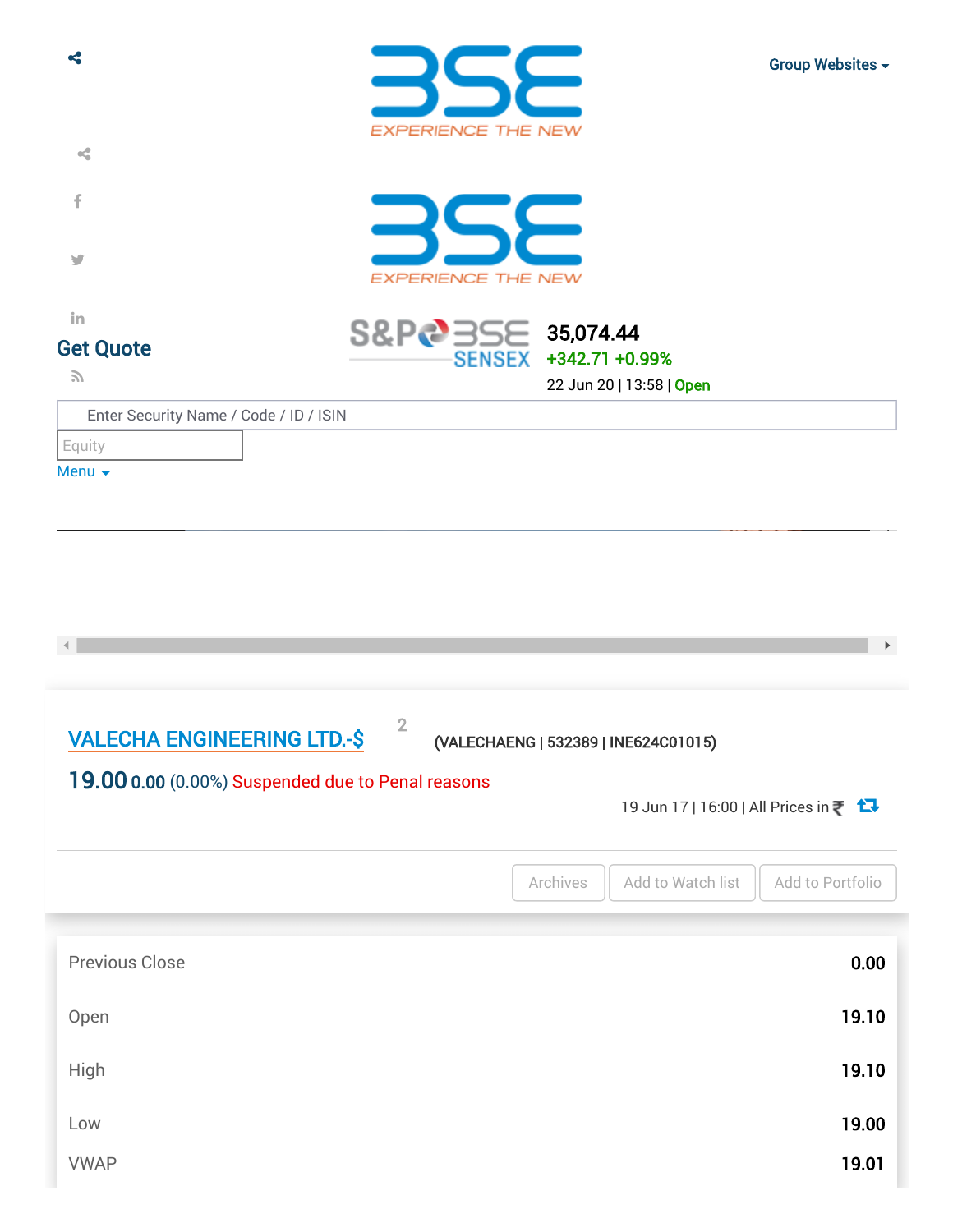| 52 Wk High              | 34.80                                 |
|-------------------------|---------------------------------------|
| 52 Wk Low               | 16.95                                 |
| <b>Upper Price Band</b> | 19.95(5%)                             |
| Lower Price Band        | 18.05(5%)                             |
| 2W Avg Qty`             | 6885                                  |
|                         |                                       |
| <b>TTQ</b>              | 4758                                  |
| Turnover (Lakh)         | 0.90                                  |
| Mcap Full (Cr.)         | 42.81                                 |
| Mcap FF (Cr.)           | 29.54                                 |
| <b>Face Value</b>       | 10.00                                 |
|                         |                                       |
| EPS (TTM)<br>$\bullet$  | 27.09                                 |
| CEPS (TTM)              | 28.45                                 |
| $\mathsf{PE}$           | 0.70                                  |
| $\mathsf{PB}$           | 1.30                                  |
| ROE                     | 185.98                                |
|                         |                                       |
| Category                | <b>Listed</b>                         |
| Group                   | Z                                     |
| Index                   |                                       |
| Industry                | <b>Construction &amp; Engineering</b> |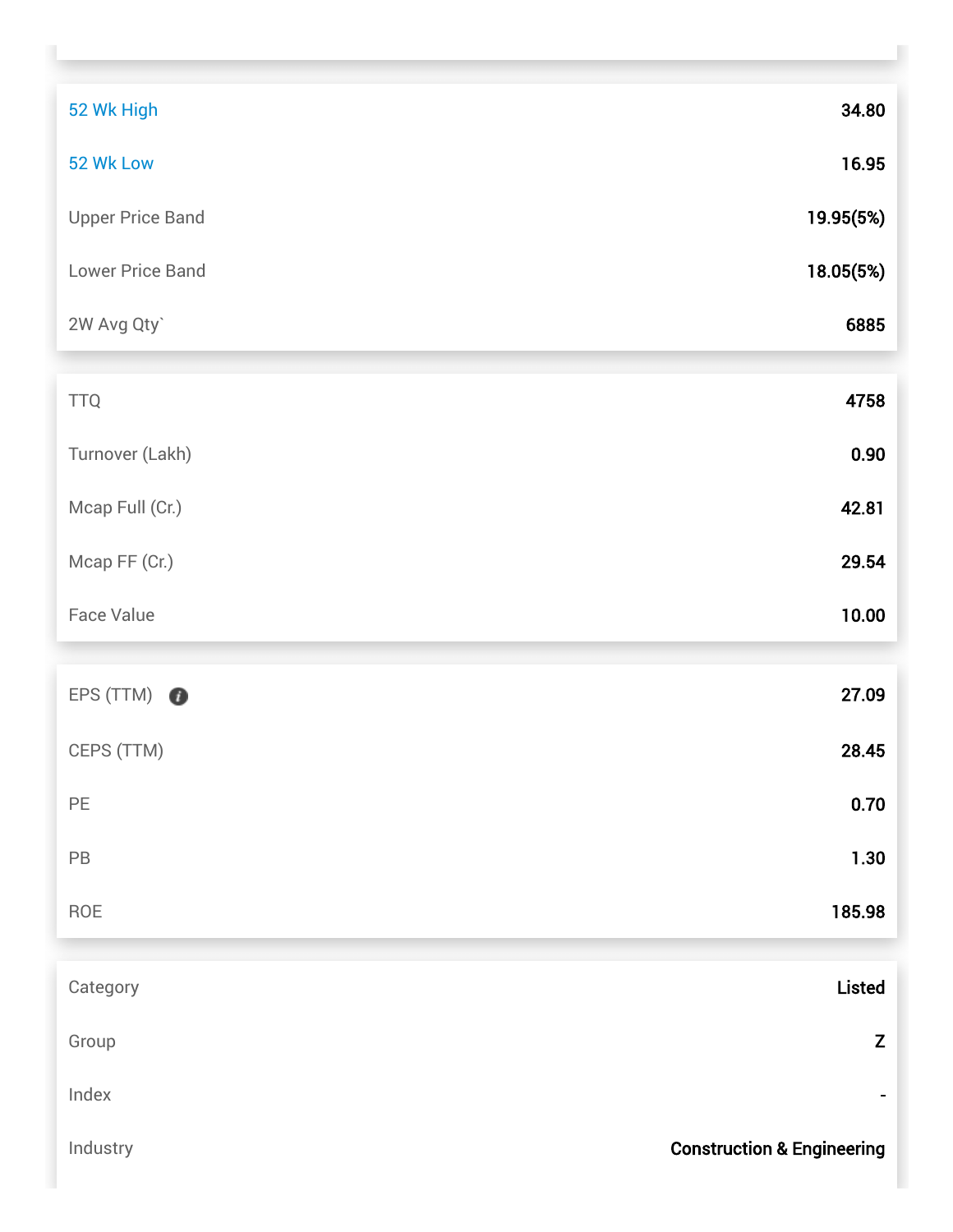## [Equity](https://www.bseindia.com/stock-share-price/valecha-engineering-ltd/valechaeng/532389/)

 $\overline{\left\langle \right\rangle }$ 

## Corporate Governance : Quarter ending : Mar-2018

| <b>Corp Announcements</b>   |                                                        |                                         |                                                                                         |                                      | <b>Archives</b>                      |
|-----------------------------|--------------------------------------------------------|-----------------------------------------|-----------------------------------------------------------------------------------------|--------------------------------------|--------------------------------------|
| Financials                  | Quarter Ending: Mar-2018                               |                                         |                                                                                         |                                      |                                      |
| Meetings                    | Annexure 1<br><b>Composition of Board of Directors</b> |                                         |                                                                                         |                                      |                                      |
| <b>Corp Actions</b>         |                                                        |                                         |                                                                                         |                                      |                                      |
| <b>Shareholding Pattern</b> | Title                                                  | Name<br>of the<br>Category<br>Director  | <b>Initial Date</b><br>of                                                               | Date of<br>Appointment<br>in Current |                                      |
| Corporate Governance        |                                                        |                                         |                                                                                         | Appointment                          | Term (Date<br>of Re-<br>appointment) |
| Bulk / Block deals          |                                                        |                                         |                                                                                         |                                      |                                      |
| <b>Disclosures</b>          | Mr                                                     | Arvind<br>Thakkar                       | Non-Executive - Independent<br>Director, Chairperson, Shareholder<br>Director           | 01 Aug 2006                          |                                      |
| Corp Information            | Mr                                                     | Dinesh<br>Valecha                       | <b>Executive Director</b>                                                               | 01 Aug 2005                          |                                      |
| Peer Group                  | Mr                                                     | Jagdish<br>К.<br>Valecha                | <b>Executive Director, MD</b>                                                           | 11 Jun 1996                          |                                      |
| Charting                    | Mr                                                     | Ketan<br>Η.<br>Gandhi                   | Non-Executive - Independent<br>Director, Shareholder Director                           | 22 Mar 2017                          |                                      |
| <b>Notices</b>              | Mr                                                     | Tarun<br>Dutta                          | <b>Executive Director</b>                                                               | 26 Jun 2017                          |                                      |
|                             | Ms                                                     | Sonal V<br>Jitiya                       | Non-Executive - Non<br>Independent Director                                             | 22 Mar 2017                          |                                      |
|                             |                                                        | ▶ Meeting of Committees<br>Affirmations | Composition of Committee<br>Meeting of Board of Directors<br>Related Party Transactions |                                      | Þ.                                   |

Annexure 2 Website Affirmations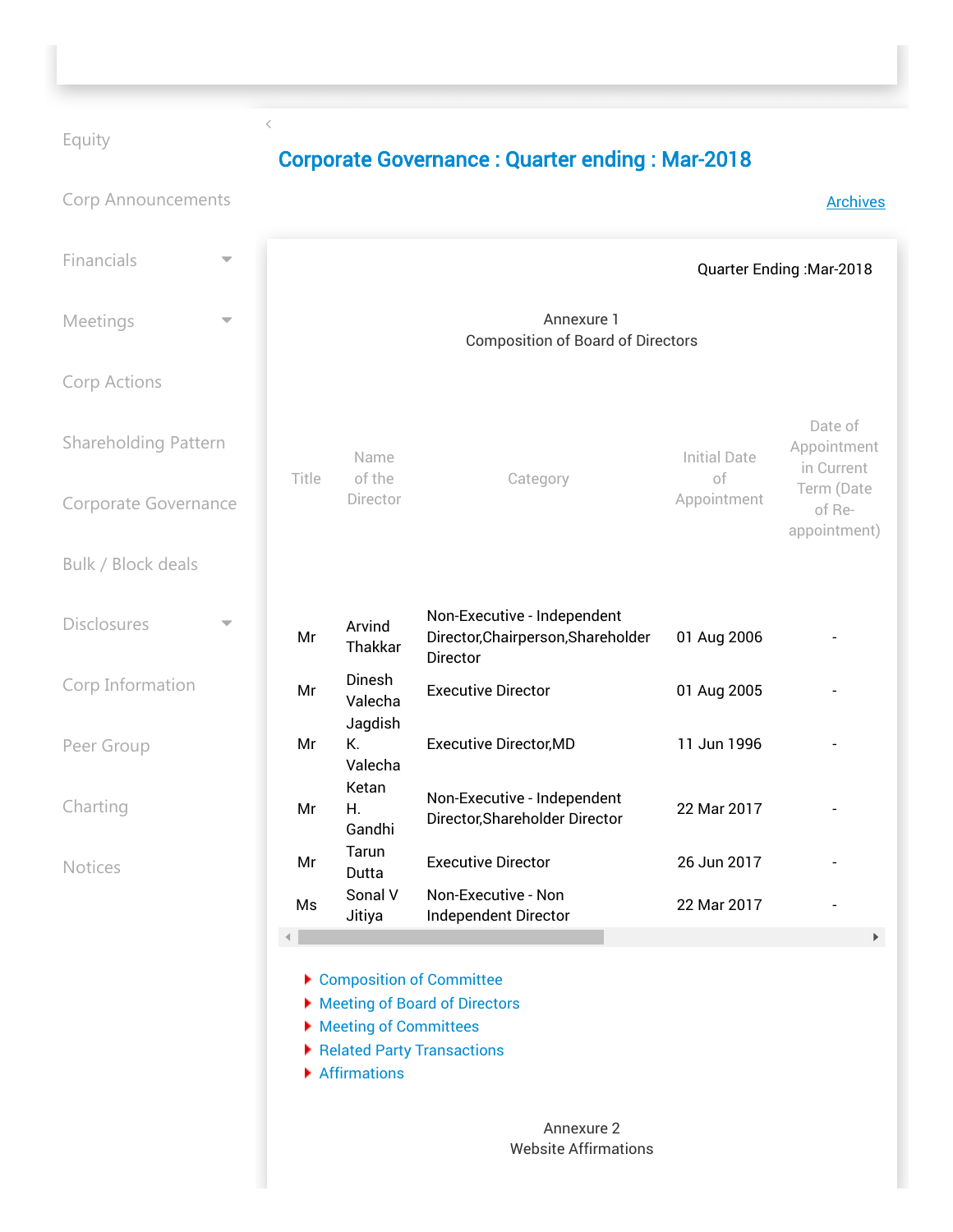| Item                                                                                                                                          | Compliance<br>status                                   | Details of<br>non-<br>compliance |  |  |  |
|-----------------------------------------------------------------------------------------------------------------------------------------------|--------------------------------------------------------|----------------------------------|--|--|--|
| Details of business                                                                                                                           |                                                        | Yes                              |  |  |  |
| Terms and conditions of appointment of independent<br>directors                                                                               | Yes                                                    |                                  |  |  |  |
| Composition of various committees of board of<br>directors                                                                                    | Yes                                                    |                                  |  |  |  |
| Code of conduct of board of directors and senior<br>management personnel                                                                      | Yes                                                    |                                  |  |  |  |
| blower policy                                                                                                                                 | Details of establishment of vigil mechanism or whistle | Yes                              |  |  |  |
| Criteria of making payments to non-executive<br>directors                                                                                     |                                                        | Yes                              |  |  |  |
| Policy on dealing with related party transactions                                                                                             | Yes                                                    |                                  |  |  |  |
| Policy for determining material subsidiaries                                                                                                  |                                                        | Yes                              |  |  |  |
| Details of familiarization programmes imparted to<br>independent directors                                                                    | Yes                                                    |                                  |  |  |  |
| Contact information of the designated officials of the<br>listed entity who are responsible for assisting and<br>handling investor grievances | Yes                                                    |                                  |  |  |  |
| Email address for grievance redressal and other<br>relevant details                                                                           | Yes                                                    |                                  |  |  |  |
| <b>Financial results</b>                                                                                                                      | Yes                                                    |                                  |  |  |  |
| Shareholding pattern                                                                                                                          | Yes                                                    |                                  |  |  |  |
| Details of agreements entered into with the media<br>companies and/or their associates                                                        | <b>NA</b>                                              |                                  |  |  |  |
| New name and the old name of the listed entity                                                                                                | NA                                                     |                                  |  |  |  |
| Annual Affirmation<br>Affirmation                                                                                                             |                                                        |                                  |  |  |  |
|                                                                                                                                               | Annexure 3                                             |                                  |  |  |  |
| <b>Broad</b><br>Regulation<br>heading<br><b>Number</b><br>no record found                                                                     | If status is "No" details of<br>non-compliance         |                                  |  |  |  |
|                                                                                                                                               |                                                        |                                  |  |  |  |
| Name of signatory                                                                                                                             | <b>VIJAYKUMAR MODI</b>                                 |                                  |  |  |  |
| Designation of person<br>Company Secretary and Compliance Office                                                                              |                                                        |                                  |  |  |  |